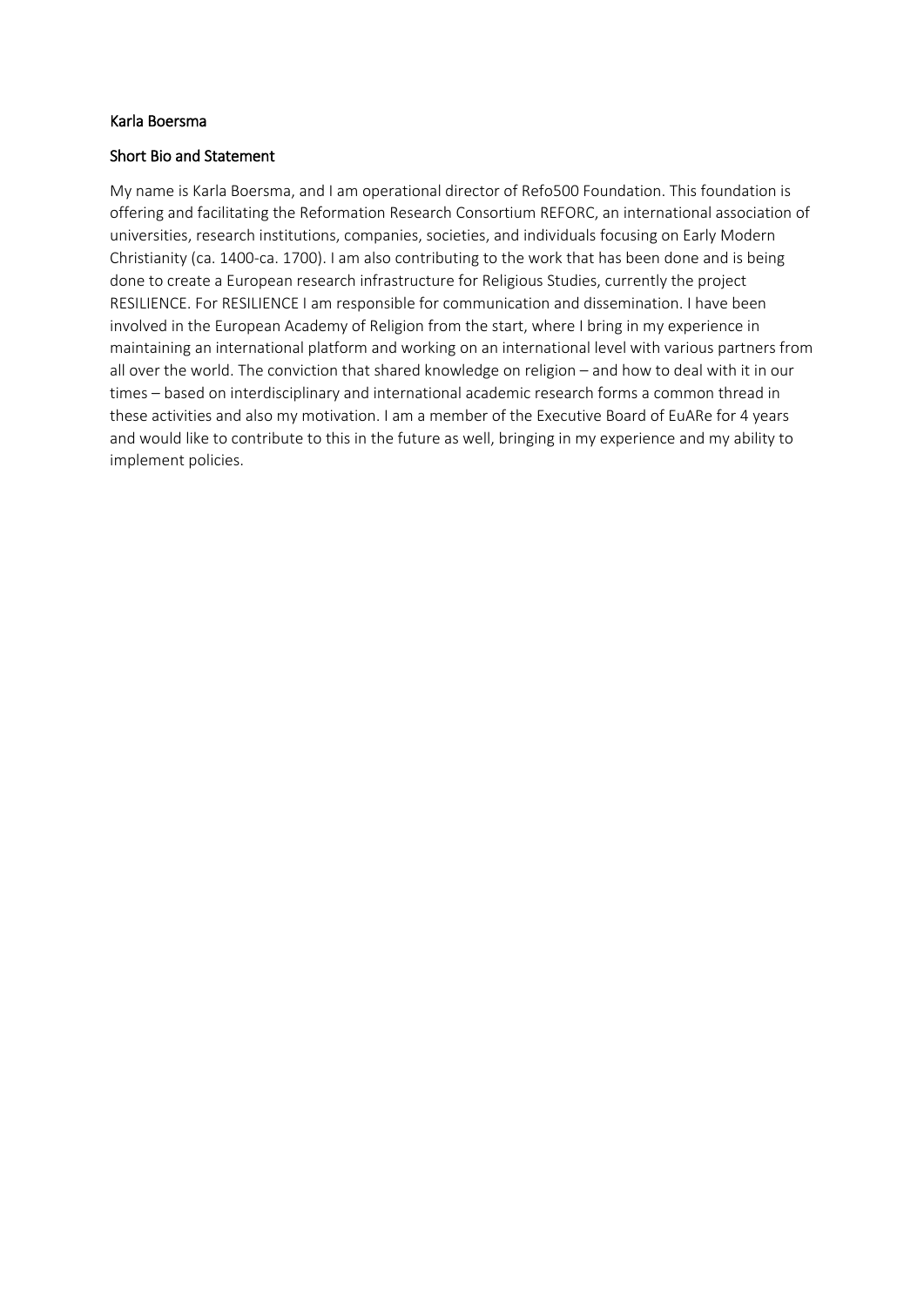

## **Curriculum Vitae Karla Boersma (1960)**

## *Education*

| 1973-1979              | VWO (Pre-university education) Ichthuscollege, Enschede                                                                                                           |
|------------------------|-------------------------------------------------------------------------------------------------------------------------------------------------------------------|
| 1979-1980              | <b>Secretary Education TSO</b>                                                                                                                                    |
| 2001-2005              | Godsdienstpastoraal werk (Bachelor Theology), Gereformeerde<br>Hogeschool, Zwolle                                                                                 |
| 2005-2006              | Preparatory Education Theological University of Kampen (Greek)                                                                                                    |
| <b>Work Experience</b> |                                                                                                                                                                   |
| 1980-2001              | Management Assistant Gebr. Kooy BV, Enschede                                                                                                                      |
| 2001-2005              | Internships: religious teacher, catechist, pastor, etc.                                                                                                           |
| 2005-2010              | Freelance work for Steunpunt Gemeenteopbouw/Centrum G:<br>development of Website Gemeente Vandaag, educational materials,<br>trainer, training developer, advisor |
| 2006                   | Management Assistant Woonbeheer Borne                                                                                                                             |
| 2006-2007              | Teacher Gereformeerde Hogeschool, Zwolle                                                                                                                          |
| 2008-2009              | Freelance work for the Institute for Reformation Research in<br>Apeldoorn: development of the international exhibition Calvin & Us                                |
| 2008-2010              | Self-employed entrepreneur: product developer and trainer for<br>churches, advisor for universities and churches, etc.                                            |
| 2009-2010              | Theological University of Kampen: project leader of AKZ+, a knowledge<br>platform for churches                                                                    |